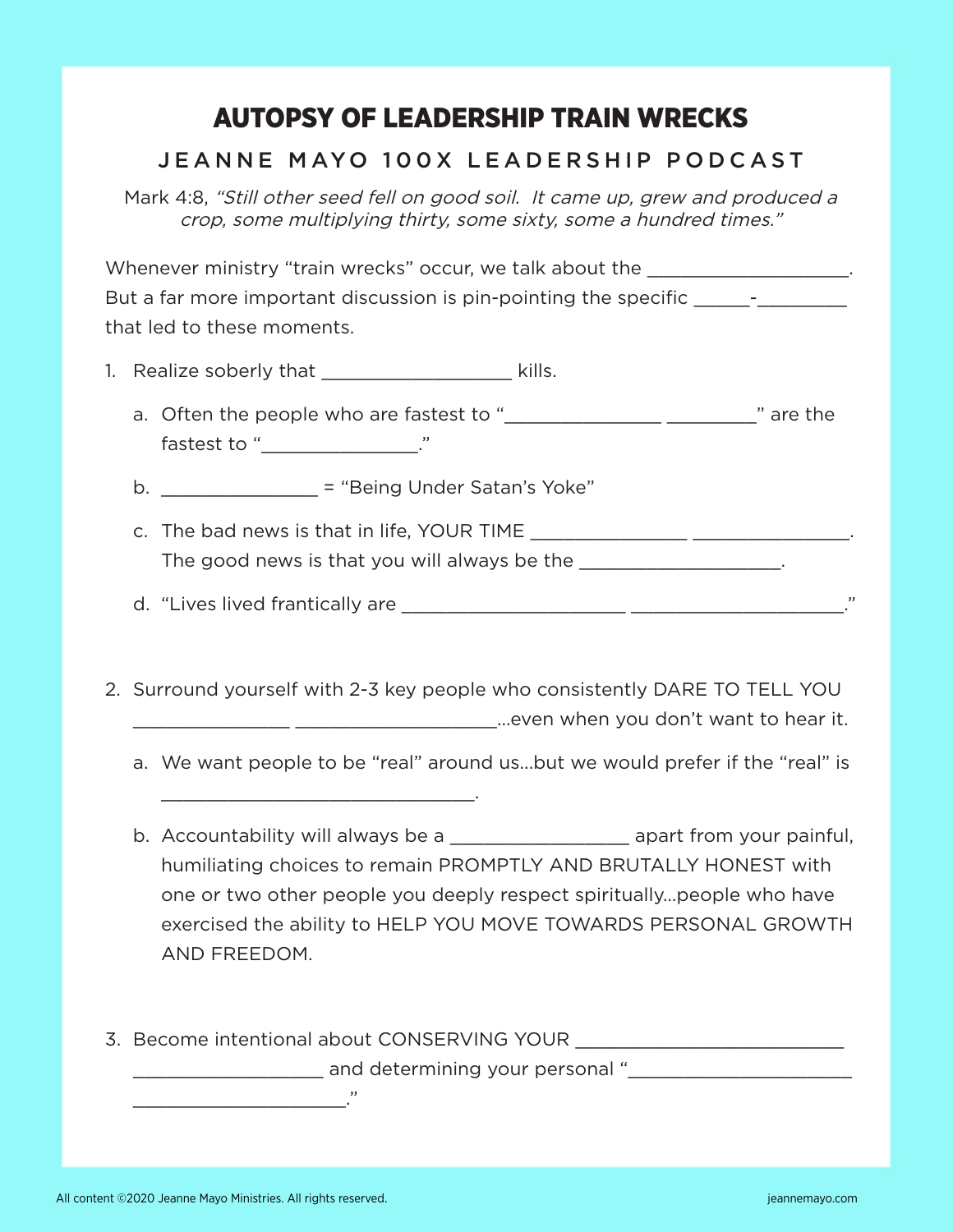| a. Energy is | but not |          |
|--------------|---------|----------|
| It comes in  | and     | not in a |
|              |         |          |

- b. ADRENALINE is a hormone secreted by the adrenal glands, especially during times of STRESS and HIGH EXERTION (I.E. the reason people can have almost supernatural strength and endurance during times of crisis... like the mom who lifts a car off her child who is trapped below).
	- But after an "ADRENALINE HIGH," there will invariably be an "ADRENALINE LOW/CRASH." Let me give you some possible things you'll experience during that period, if only on a minimal scale after minimal exertion:
		- o Easy anger and frustration levels
		- o Sadness or "feeling super blue"
		- o Easy vulnerability to sin
		- o A magnifying of negative comments or "what went wrong"...beating yourself up.
		- o Overall emotional state that easily wants to say, "This isn't worth it. I'm out."
		- o A blah-ness, flatness, and/or general apathy towards even things or people that matter to you.
- c. Nolan Ryan was a historic starting pitcher for the Texas Rangers. He was prominent in baseball from the 1960's through the 1990's…and is considered one of the greatest pitchers of all times. Listen to his profound observation about his personal "ENERGY PATTERN" when he was on the pitching mound:
	- "I became a great pitcher when I realized that there would only be about \_\_\_\_\_\_\_\_\_\_\_\_\_\_ \_\_\_\_\_\_\_\_\_\_\_\_\_\_\_\_ A GAME when I needed to pitch at 100% force. I learned that conserving my energy for those moments was the key to sustained and unforgettable success." —Nolan Ryan
- d. Determine what you are willing to \_\_\_\_\_\_\_\_\_\_\_\_\_\_ in...not giving 100%.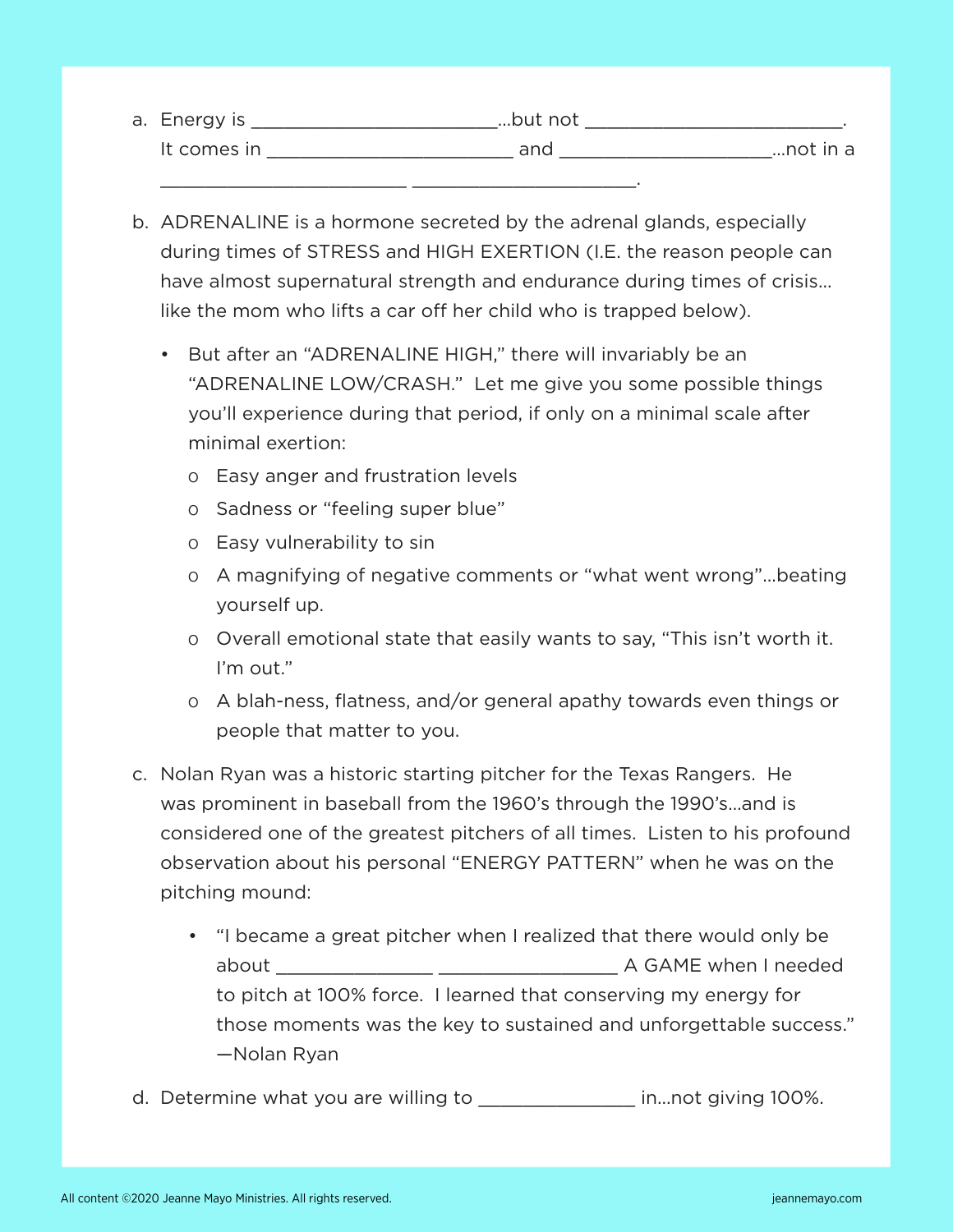- Too often we're willing to fail at "BEING A \_\_\_\_\_\_\_\_\_\_\_\_\_\_\_\_\_\_\_\_\_\_\_\_\_\_\_\_\_\_\_\_\_" because we don't want to fail "\_\_\_\_\_\_\_\_\_\_\_\_\_\_\_\_\_\_\_-\_\_\_\_\_\_\_\_\_\_\_\_\_."
- e. Matthew 11:28-30 (The Message), "Are you TIRED? WORN OUT? BURNED OUT ON RELIGION? Come to Me. Get away with Me and you'll recover your life. I'll show you how to take a REAL REST. Walk with Me and work with Me. LEARN THE UNFORCED RHYTHMS OF GRACE. I won't lay anything heavy or ill-fitting on you. Keep company with Me and you'll learn to live freely and lightly."
- 6. Make sure your definition of success lines up with what you see as a repeated definition of success in the \_\_\_\_\_\_\_\_\_\_\_\_\_\_ \_\_\_\_\_\_ \_\_\_\_\_\_\_\_\_\_\_.
	- a. Often even the church describes "success" as "performance."
		- SUCCESS = \_\_\_\_\_\_\_\_\_\_\_\_\_\_\_\_\_\_\_\_\_\_\_\_\_\_\_ in the Word of God.
- 5. Remember that \_\_\_\_\_\_\_\_\_\_\_\_\_\_\_\_\_\_\_\_\_\_\_ is only one side of the equation. \_\_\_\_\_\_\_\_\_\_\_\_\_\_\_\_\_\_\_\_\_\_\_\_\_ \_\_\_\_\_\_\_ is the other.
	- a. Lou Holtz, the legendary Notre Dame football coach, said profoundly: "There were NO MAGIC MOMENTS. We just consistently kept practicing our drills and doing what we knew to do. Then one day, THE WORLD WOKE UP AND DECIDED TO NOTICE US."
		- Sustained "overnight success" will usually take a \_\_\_\_\_\_\_\_\_\_\_\_\_\_\_\_\_\_\_\_\_\_\_\_\_\_\_\_ to achieve.
- 6. Never confuse who you are under THE \_\_\_\_\_\_\_\_\_\_\_\_\_\_\_\_\_\_\_\_…with who you
	- a. The anointing is A STATEMENT ABOUT \_\_\_\_\_\_\_\_\_\_...NOT ABOUT \_\_\_\_\_\_\_.

\_\_\_\_\_\_\_\_\_\_\_\_\_\_\_\_\_\_\_ \_\_\_\_\_\_\_\_\_\_\_.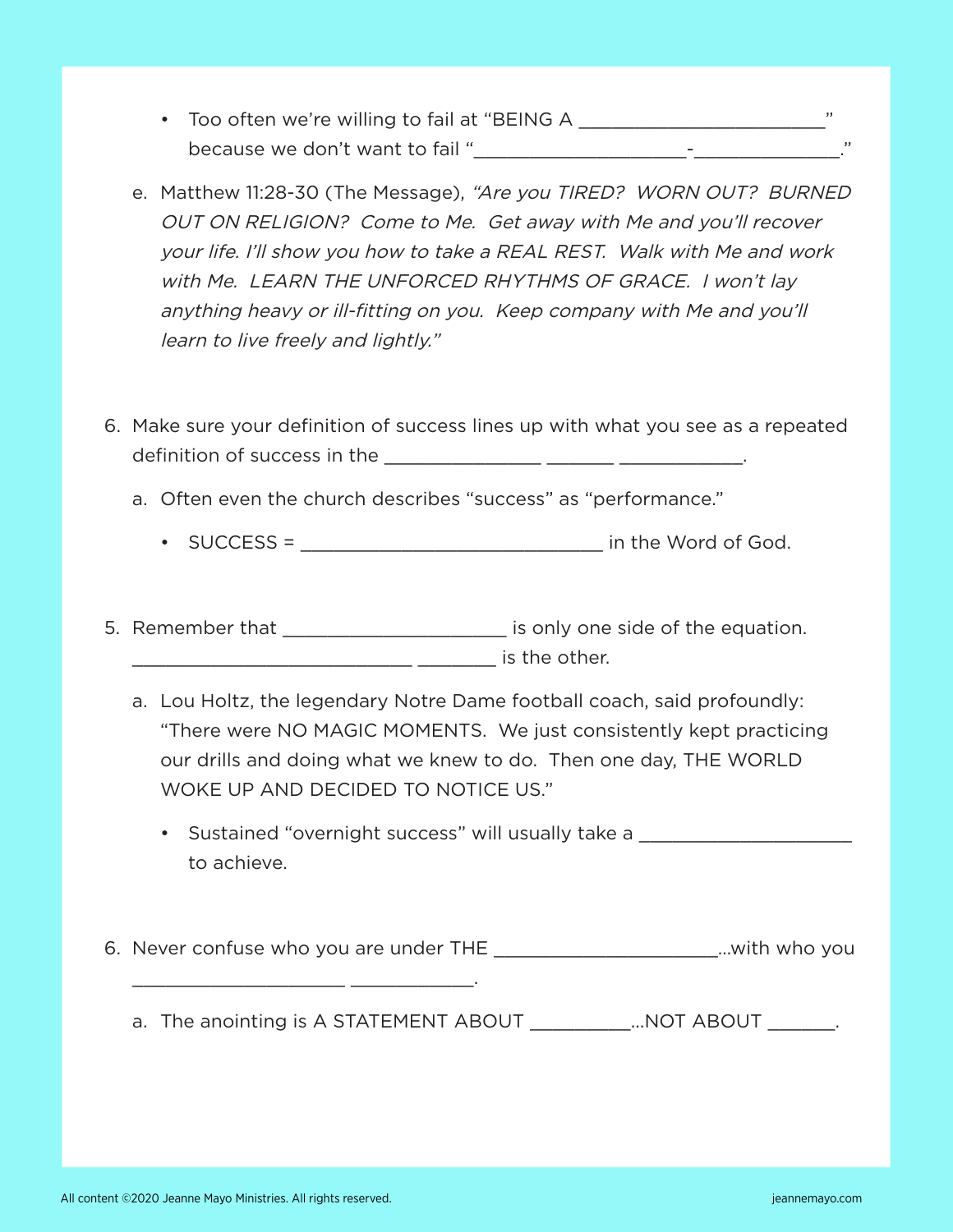## CONCLUSION:

\_\_\_\_\_\_\_\_\_\_\_\_\_\_\_\_\_\_\_\_\_.

- 1. 98% of being a good Christian leader is being a \_\_\_\_\_\_\_\_\_\_
	- a. Have a DAILY APPOINTMENT TIME with Jesus every day...even if it's only a "10 & 10." Most of the time you will feel NOTHING. Just read with a pen in your hand and give those moments your TOTAL FOCUS. Do that at least 5 days out of 7 each week. And you have overwhelming odds of NEVER ending up as a fatality at your own personal CRASH SITE. I've been up close to countless collision scenes. And I've never known one single victim who had a remotely consistent quiet time. NEVER.
- 2. 2 Corinthians 4:16-18 NLT, "That is why we NEVER GIVE UP. Though our bodies are dying, our spirits are being RENEWED EVERY DAY. For our present troubles are SMALL and WON'T LAST very long. Yet they produce for us a GLORY that vastly OUTWEIGHS THEM and will last forever! SO WE DON'T LOOK AT THE TROUBLES WE SEE NOW. Rather, we FIX OUR GAZE on things that cannot be seen. For the things we see now will soon be gone. BUT THE THINGS WE CANNOT SEE WILL LAST FOREVER."